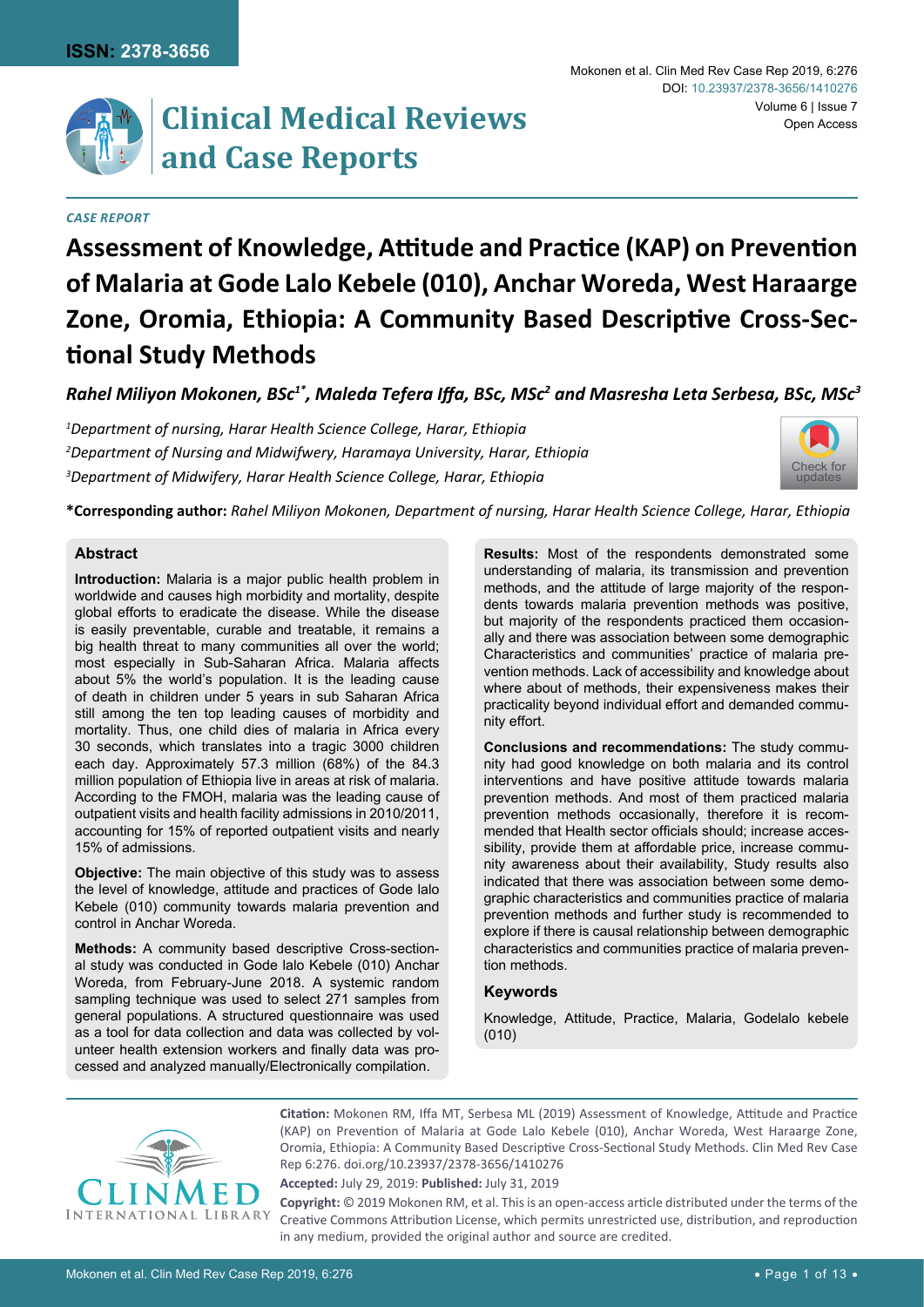#### **List of Acronyms and Abbreviation**

ANC: Antenatal Care, CHW: Community Health Worker, BCC: Behavior Change Communication; DC: Data Collector; EC: Ethiopian Calendar; FMOH: Federal Ministry of Health; FGD: Focus Group Discussion; ITN: Insecticide Treated Nets; KAP: Knowledge, Attitudes and Practices; MCP: Malaria Control Programmers; PI: Principal Investigator; RBM: Roll Back Malaria; SPSS: Statically Program for Social Science; VHT: Village Health Team; WHO: World Health Organization

## **Background**

Despite being preventable and treatable, malaria continues to have a devastating impact on people's health and livelihoods around the world. According to the latest available data, about 3.2 billion people were at risk of the disease in 106 countries, territories and areas in 2015, and an estimated 214 million cases occurred (range: 149-303 million). In the same year, the disease killed about 438000 people (range: 236000- 635000) from this 306000 children aged under 5 years in globally with the bulk of this in sub-Saharan Africa. In most countries where malaria is endemic, the disease disproportionately affects poor and disadvantaged people, who have limited access to health facilities and can barely afford the recommended treatment. Between 2000 and 2015, a substantial expansion of malaria interventions contributed to a 48% decline in malaria mortality rates globally, averting an estimated 4.38 million deaths. In the WHO African Region, the malaria mortality rate in children under 5 years of age was reduced by 60%. During the same period, the global incidence of malaria was reduced by 37% [[1](#page-8-1)[,2](#page-8-4)].

Malaria is seasonal in most parts of Ethiopia, with unstable transmission that lends itself to the outbreak of epidemics. The transmission patterns and intensity vary greatly due to the large diversity in altitude, rainfall, and population movement [[3](#page-8-5)]. Areas lying below 2000 meter altitude are malarias. Those areas are home to approximately 68% of the Ethiopian population and cover almost 75% of the country's landmass [\[4\]](#page-8-6).

In 2010, the Federal Ministry of Health (FMOH) reported 4,068,764 clinical and confirmed malaria cases to the World Health Organization (WHO) as recorded in the 2011 World Malaria Report [\[5\]](#page-8-7). Malaria is ranked as the leading communicable disease in Ethiopia, accounting for about 30% of the overall Disability Adjusted Life Years lost. Approximately 57.3 million (68%) of the 84.3 million population of Ethiopia live in areas at risk of malaria. According to the FMOH, malaria was the leading cause of outpatient visits and health facility admissions in 2010/2011, accounting for 15% of reported outpatient visits and nearly 15% of admissions. Malaria also was among the ten leading causes of inpatient deaths among children less than five years of age [\[6\]](#page-8-2).

Early detection and prompt treatment of malaria cases, selective vector control (indoor residual spray, use of insecticide treated mosquito nets and source reduction) and epidemic prevention and control are the major strategies adopted in the country. So far, the application of in-house insecticide spraying has been at the center of vector control operations. Currently, insecticide treated mosquito nets (ITNs) have received serious attention and have raised renewed interest to serve as tools in malaria control [[7](#page-8-0)].

Even though malaria continues to have a devastating impact on people's health and livelihoods Around the world, between 2000 and 2015, a substantial expansion of malaria interventions Contributed to a 48% decline in malaria mortality rates globally, averting an estimated 4.38 Million deaths. In the WHO African Region, the malaria mortality rate in children under 5 Years of age was reduced by 60%. Despite this progress, the disease remains endemic in all six WHO regions and the burden is heaviest in the African Region, where an estimated 88% of all Malaria deaths occur. Around the world, millions of people remain without access to malaria Prevention and treatment, and most cases and deaths go unregistered and unreported. Given the Projected growth in the size of the world's population by 2030, more people will be living in Countries where malaria is a risk, putting further strains on health systems and national malaria Programmers budgets [[1](#page-8-1)].

According to world malaria report of 2015, the incidence rate of malaria is estimated to have Decreased by 37% globally between 2000 and 2015. Decreases in incidence rates have been Greatest in the WHO European Region (100%) and the WHO South-East Asia Region (54%). However, progress has been slow in the WHO African Region, which is the region that carries The heaviest malaria burden [[6](#page-8-2)]. According to the FMOH, malaria was the leading cause of outpatient visits and health facility admissions in 2010/2011, accounting for 15% of reported outpatient visits and nearly 15% of admissions.

Malaria is ranked as the leading communicable disease in Ethiopia, accounting for about 30% of the overall Disability Adjusted Life Years lost. Approximately 57.3 million (68%) of the 84.3 million population of Ethiopia live in areas at risk of malaria. According to the FMOH, malaria was the leading cause of outpatient visits and health facility admissions in 2010/2011, accounting for 15% of reported outpatient visits and nearly 15% of admissions. Malaria also was among the ten leading causes of inpatient deaths among children less than five years of age [\[8](#page-8-3)].

In Oromia regional health bureau report, in 2008 and 2009 malaria accounted for 248651/193274 of outpatient visits, 5658/3804 of hospital admissions and 54/55 of deaths respectively in oromia. In Anchar woreda of Ethiopia, in 2009 malaria accounted for 14% of outpatient visits, 5% of hospital admissions and 2%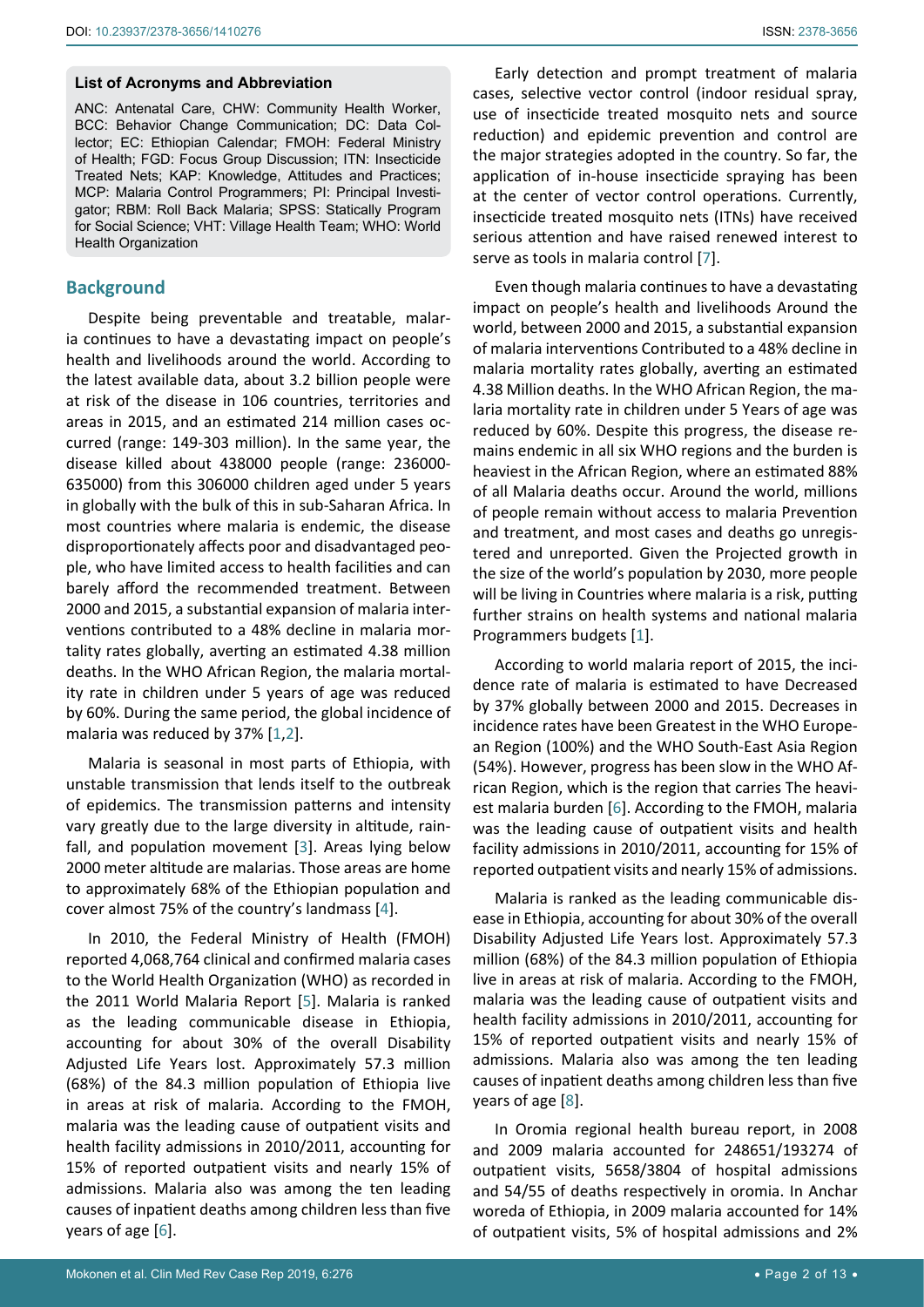#### of deaths [[9](#page-8-9)].

Transmission of malaria in Ethiopia is closely linked with the rainy seasons, i.e. the summer and winter rains. The major transmission seasons follow the June-September rains and occurs between April to-May following the February to March winter rains.

The minor transmission is limited to a few areas that receive the Winter rains while the major transmission season occurs almost in every part of the country [[10](#page-8-10)].

The increasing trend in malaria transmission over the last few years is also believed to have been aggravated by the unstable weather conditions, the over increasing population movement to and from malarias areas and the declining efficacy of anti-malarial mono therapies [[3](#page-8-5)].

Thus, WHO has been playing a leading role in the adoption and implementation of malaria prevention and control activities that are technically sound and suited to the malaria epidemic Efforts to ensure access to early diagnoses and prompt treatment with safe and effective drugs, timing and targeting of selective vector control with emphasis on the use of insecticide treated nets and indoor residual spraying and strengthening the capacity in epidemic monitoring preparedness and response have been due attention [[3](#page-8-5)].

According to information obtained from the head of communicable disease control department of Anchar wereda Health Office, malaria is one of the leading causes of morbidity and Gode lalo kebele (010) is also among the malarious 's kebeles in the Woreda but till now no study was carried out on this kebele concerning Knowledge and Practice of Malaria prevention [\[8\]](#page-8-3).

Taking this situation in to consideration, this research aims at conducting study to identify the knowledge attitude and practice to-wards malaria prevention of Gode lalo kebele (010), Anchar woreda. Therefore, this study would serve as a reference material for both academicians and practitioners, provide information about KAP of malaria prevention of Godelalo kebele (010), community for health workers, supportive staff members and Keble health post in order to develop action plan to strengthen the community awareness, initiate policy makers to craft appropriate policy to enhance KAP of the community and, It will also initiate other interested researchers to carry out more extensive studies in the area.

# **Method and Material**

A community based cross sectional study design was employed from January-June 2018 among 271 randomly selected households at west Hararge Zone, Anchar Woreda, Gode lalo Kebele (010). The study was carried out in west Hararge Zone, Anchar Woreda, Gode lalo Kebele (010). It is located in Eastern part of Oromia, 325 km from Addis Ababa to East and 131 km from ciro town to west. Its climatic condition is "kola" (temperate zone).

The woreda has 28 kebeles as a whole. According to survey conducted in 2009 the projected total population of this woreda is 116391. Males to females' ratio are 1:1. From this, Gode lalo Kebele (010) has a total population of 5376 and about 1140 households divided in to three Villages. The economic base of the woreda is mainly depends on agriculture & trading. In the woreda there are 5 governmental Health Centers, 28 Health Posts and 7 private small clinics. They are giving promotion, prevention and curative health services for the community.

Sample size was determined by using a single proportion sample size calculation formula with a source of population size greater than 10,000. Assuming the prevalence of the national prevalence of General malaria knowledge and good practices (KAP) at 71.5% derived from the Ethiopia National Malaria Indicator Survey 2011 Technical Summary [[11](#page-8-8)], and margin of Error 5% and 95% confidence interval and adding non-responses rate of 10%. Since our source population was less than 10,000, finite population correction was made. Accordingly, the sample size of 271 was obtained. So data were collected using Systematic sampling technique. Among members of the gode Lalo kebele (010) Community sample interviewee was selected randomly. The total number of households of the Kebele is 1140. Then after using a lottery methods selection of the first household the Next every other  $K^{th} = 1140/271 = 4$  households were included in the study until calculated sample size reached.

Data was collected by interviewing either head of the households, their spouses or other member of households whose age is above 18 and available at home at the time of survey using structured questioner which were prepared in English that was translated to Oromifa by linguistic professionals. That was translated back to English for its consistency and to made it simple during administration. Matching was made on the exact fitness of the two languages. The data was collected with a face-to-face interview by using open and close ended equations. The quality of data was assured by training of data collectors and supervisors, properly designing and pre-testing of the questionnaire. Four diploma Midwifery holder individuals were involved for data collection and three days training was given for the data collectors and supervisors before the actual work began about the data collection procedures, proper categorization and coding of the questionnaire. A pretest was conducted in five percent of the total sample size on population outside of the study area. The pretest as well as the study was done by trained data collectors and any ambiguous and unclear questions were be modified after the pretest was conducted. After checking of questioner completeness with pretest, the actual data collection was conducted by using structure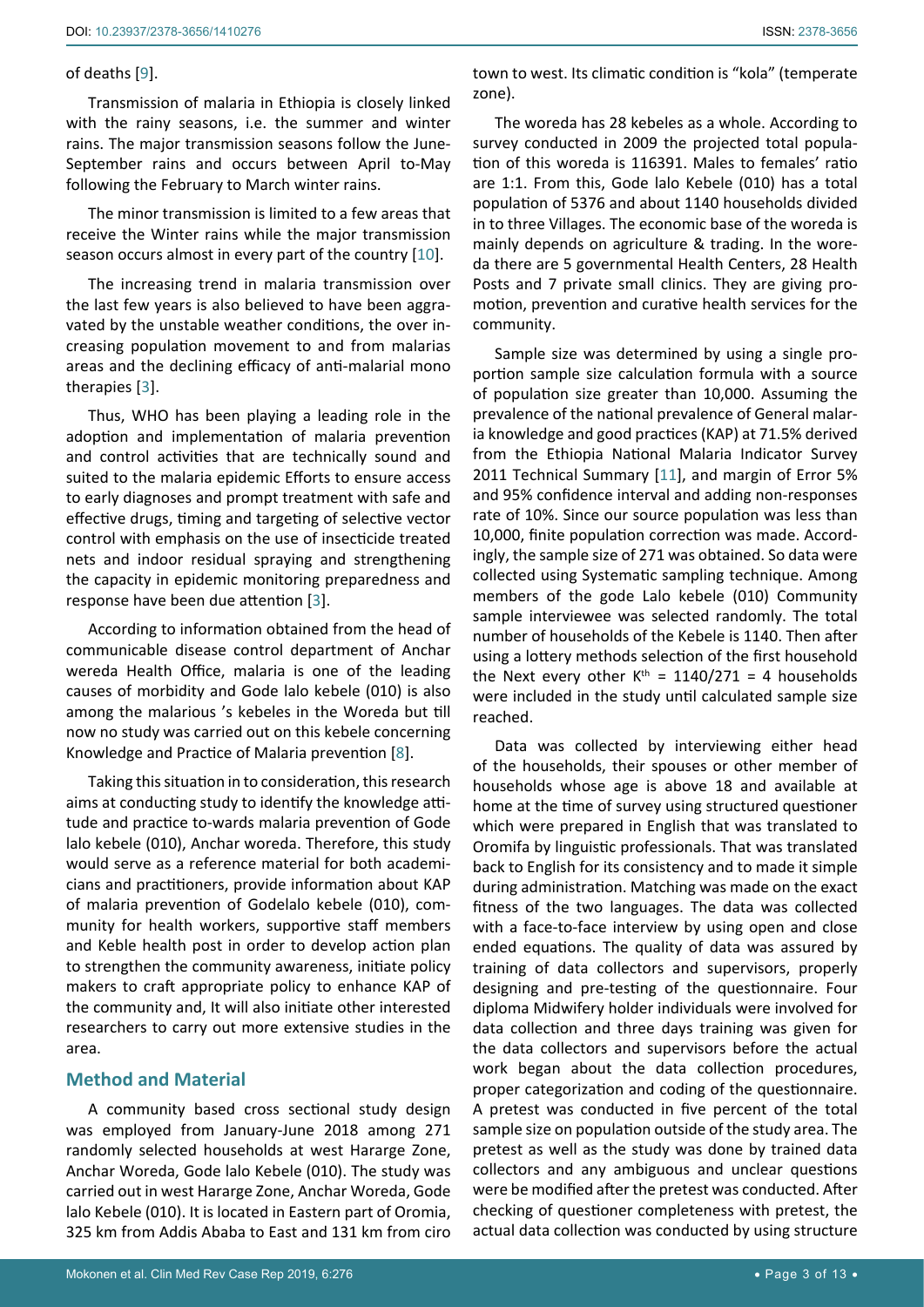questionnaire. 3 data collectors who were diploma nurses and 2 supervisors of BSc nurse holder and experienced in previous data collection and supervision activities were involved.

After data collection, each questionnaire was checked for completeness, then coded and entered into Microsoft excel program for cleaning, editing, and analysis. The results was presented in the form of tables, figures and text using frequencies and summary statistics such as mean, mode, standard deviation and percentage to describe the study population in relation to relevant variables.

In order to confirm the ethical and legal standard of the investigator, approval was obtained from the ethical review board of Haramaya university College of Health and medical Science. The survey was commence after written consent obtained from the woreda health office.

## **Result**

## **Socio-demographic and economic characteristics**

A total of 271 questionnaires were filled by interviewing the respondents, and the response rate of 100% was achieved. With the help of Microsoft Excel analysis tool, Descriptive statistics were used to present and analyze the data. Demographic Profile of Respondents by Gender Distribution There were 178 male (65.7%) and 71 female 93 (34.3%) customers participating in this study (Table 1).

Most of the respondents were of age group 20-30 (50.2%), 27.3% were between age group 31-40, 9.2% were above 50 years 7.4% were between age group 41- 50 and 5.9% were between age group < 20-years-old (Table 2).

The occupations of large majority of the respondents (64.9%) were Farmers, while the 28.8% were House

**Table 1:** Socio-demographic characteristics of respondents at Gode lalo kebele on KAP toward malaria prevention 2018  $(n = 271)$ .

| Sex of the respondent | Frequency | <b>Percent</b> |
|-----------------------|-----------|----------------|
| male                  | 178       | 65.7           |
| Female                | 93        | 34.3           |
| Total                 | 271       | 100            |

**Table 2:** Age distribution of respondents at Gode lalo kebele on KAP toward malaria prevention 2018 (n = 271).

| Age of the respondent | <b>Frequency</b> | <b>Percent</b> |
|-----------------------|------------------|----------------|
| $<$ 20 years          | 16               | 5.9            |
| 20-30 years           | 136              | 50.2           |
| 31-40 years           | 74               | 27.3           |
| 41-50 years           | 20               | 7.4            |
| $> 50$ years          | 25               | 9.2            |
| Total                 | 271              | 100            |

wife, 5.9% were merchant and 0.4% of the respondents were Governmental Employer (Table 3).

#### **Respondents' general awareness about malaria**

All the respondents had heard and know about malaria in general. The awareness of respondents about malaria in general is tabulated.

# **Respondents' awareness about the mode of transmission of malaria**

Among 271 respondents 76.8% (208) of them knew the mode of transmission for malaria. While 23.2% (63) of the respondents did not know the mode of transmission for malaria. The Awareness of respondents about the mode of transmission of malaria (Table 4).

# **Respondents' awareness about the preventability of malaria**

Among 271 respondents 98.5% (267) of them knew that malaria is a preventable disease while for 1.5% (4) of the respondents malaria is not a preventable disease. The awareness of respondents about the preventability of malaria is tabulated in (Table 5).

#### **Knowledge of malaria prevention methods**

The Knowledge of Malaria Prevention Methods of large majority of the respondents (83%) was good,

**Table 3:** Occupational status of respondents at Gode lalo kebele on KAP toward malaria prevention 2018 (n = 271).

| Occupational status of the<br>respondent | <b>Frequency</b> | <b>Percent</b> |
|------------------------------------------|------------------|----------------|
| Governmental Employer                    | 1                | 0.4            |
| Farmer                                   | 176              | 64.9           |
| Merchant                                 | 16               | 5.9            |
| Daily laborers                           | 0                | 0              |
| House wife                               | 78               | 28.8           |
| Jobless                                  | 0                | 0              |
| Others                                   | 0                | O              |
| Total                                    | 271              | 100            |

**Table 4:** Knowledge of respondents towards person to person transmission of malaria at Gode lalo kebele, 2018 (n = 271).

| Can malaria be transmitted<br>from person to person? | <b>Frequency</b> | <b>Percent</b> |
|------------------------------------------------------|------------------|----------------|
| Yes                                                  | 208              | 76.8           |
| No                                                   | 63               | 23.2           |
| Total                                                | 271              | 271            |

**Table 5:** Respondents' awareness about the preventability of malaria, at Gode lalo kebele, 2018 (n = 271).

| Is malaria preventable disease? Frequency |     | Percent |
|-------------------------------------------|-----|---------|
| Yes                                       | 267 | 98.5    |
| No                                        |     | 1.5     |
| Total                                     | 271 | 271     |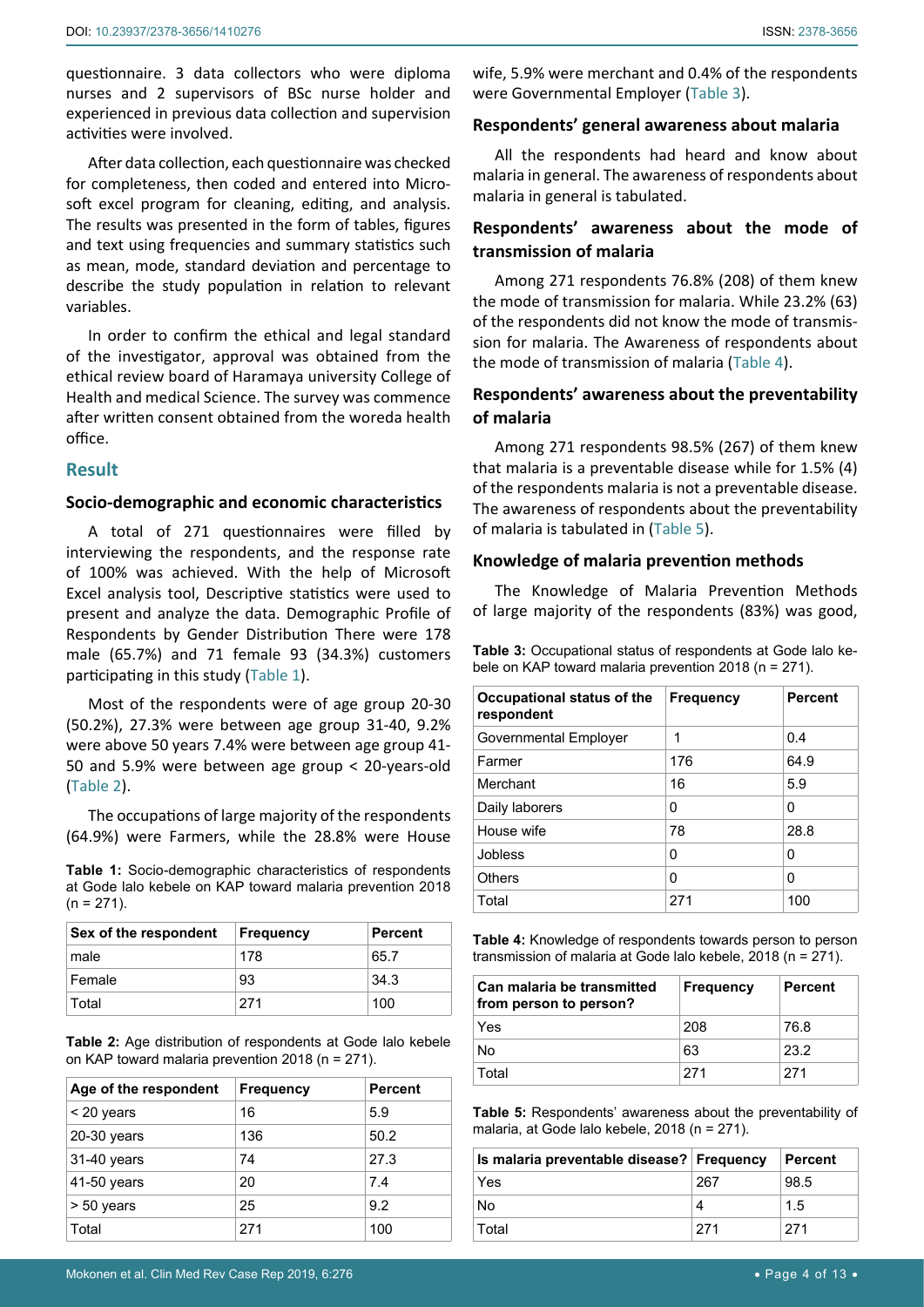while 10% had satisfactory knowledge and 7% of the respondents had poor knowledge of Malaria protection methods (Table 6).

## **Attitude towards malaria prevention methods**

The Attitude towards Malaria Prevention Methods of large majority of the respondents (87.8%) was positive, while 12.2% of the respondents had negative attitudes towards Malaria protection methods. The Attitude

**Table 6:** Respondents' Knowledge of Malaria Prevention Methods, at Gode lalo kebele, 2018 (n = 271).

| <b>Malaria Prevention Methods</b> | <b>Frequency</b> | <b>Percent</b> |
|-----------------------------------|------------------|----------------|
| Good                              | 225              | 83             |
| Satisfactory                      | 27               | 10             |
| Poor                              | 19               |                |
| Total                             | 271              | 100            |

**Table 7:** Respondents' Attitude towards Malaria Prevention Methods, at Gode lalo kebele, 2018 (n = 271).

| <b>Malaria Prevention Methods</b> | <b>Frequency</b> | <b>Percent</b> |
|-----------------------------------|------------------|----------------|
| Agree                             | 96               | 35.4           |
| Strongly agrees                   | 142              | 52.4           |
| <b>Disagree</b>                   | 23               | 8.5            |
| Strongly disagree                 | 10               | 3.7            |
| Total                             | 271              | 100            |

**Table 8:** Respondents' Practices of Malaria Prevention Methods, at Gode lalo kebele, 2018 (n = 271).

| <b>Malaria Prevention Methods</b> | <b>Frequency</b> | <b>Percent</b> |
|-----------------------------------|------------------|----------------|
| Every time                        | 139              | 51.3           |
| Sometime                          | 83               | 30.6           |
| Never                             | 49               | 18.1           |
| Total                             | 271              | 100            |

towards Malaria protection methods of respondents is tabulated and presented graphically in (Table 7).

# **Practices of malaria prevention methods**

The practice of Malaria Prevention Methods of Large majority of the respondents (51.3%) practice of Malaria Prevention methods every time while 30.6% of the respondents sometime practice Malaria prevention methods and 18.1% of the respondents had never practiced Malaria prevention methods (Table 8).

# **Gender and practices of malaria prevention methods**

The association between respondents Gender and their practice of malaria prevention methods are presented below.

According to the Table 9 among respondents with Gender and Practices status who are male 71 (26.2%) and Female 68 (25%) respectively practice malaria prevention methods every time.

According to the Table 9 among respondents with Gender and Practices status who are male 65 (24%) and Female 18 (6.6%) respectively practice malaria prevention methods sometime.

According to the Table 9 below among respondents with Gender and Practices status who are male 42 (15.5%) and Female 7 (2.6%) respectively practice malaria prevention methods never (Table 9).

# **Age in Years and practices of malaria prevention methods cross tabulation**

The association between respondents Age and their practice of malaria prevention methods are presented below.

**Table 9:** Relation of Respondents' gender with their practices level toward of malaria prevention methods, at Gode lalo kebele, 2018 (n = 271).

|        | <b>Gender and Practices of using Malaria Prevention Methods</b>      |    |    |     |  |
|--------|----------------------------------------------------------------------|----|----|-----|--|
|        | <b>Total</b><br><b>Sometime</b><br><b>Never</b><br><b>Every time</b> |    |    |     |  |
|        | 71                                                                   | 65 | 42 | 178 |  |
| Female | 68                                                                   | 18 |    | 93  |  |
| Total  | 139                                                                  | 83 | 49 | 271 |  |

**Table 10:** Relation of Respondents' age with their Practices level toward malaria prevention methods, at Gode lalo kebele, 2018  $(n = 271)$ .

| Age in Years  | Respondents practices of malaria prevention methods |                 |              |              |
|---------------|-----------------------------------------------------|-----------------|--------------|--------------|
|               | <b>Every time</b>                                   | <b>Sometime</b> | <b>Never</b> | <b>Total</b> |
| $18-20$ years | 9                                                   | 4               | 3            | 16           |
| 20-30 years   | 83                                                  | 35              | 18           | 136          |
| 31-40 years   | 29                                                  | 29              | 16           | 74           |
| 41-50 years   |                                                     |                 | 6            | 20           |
| > 50 years    | 11                                                  | 8               | 6            | 25           |
| Total         | 139                                                 | 83              | 49           | 271          |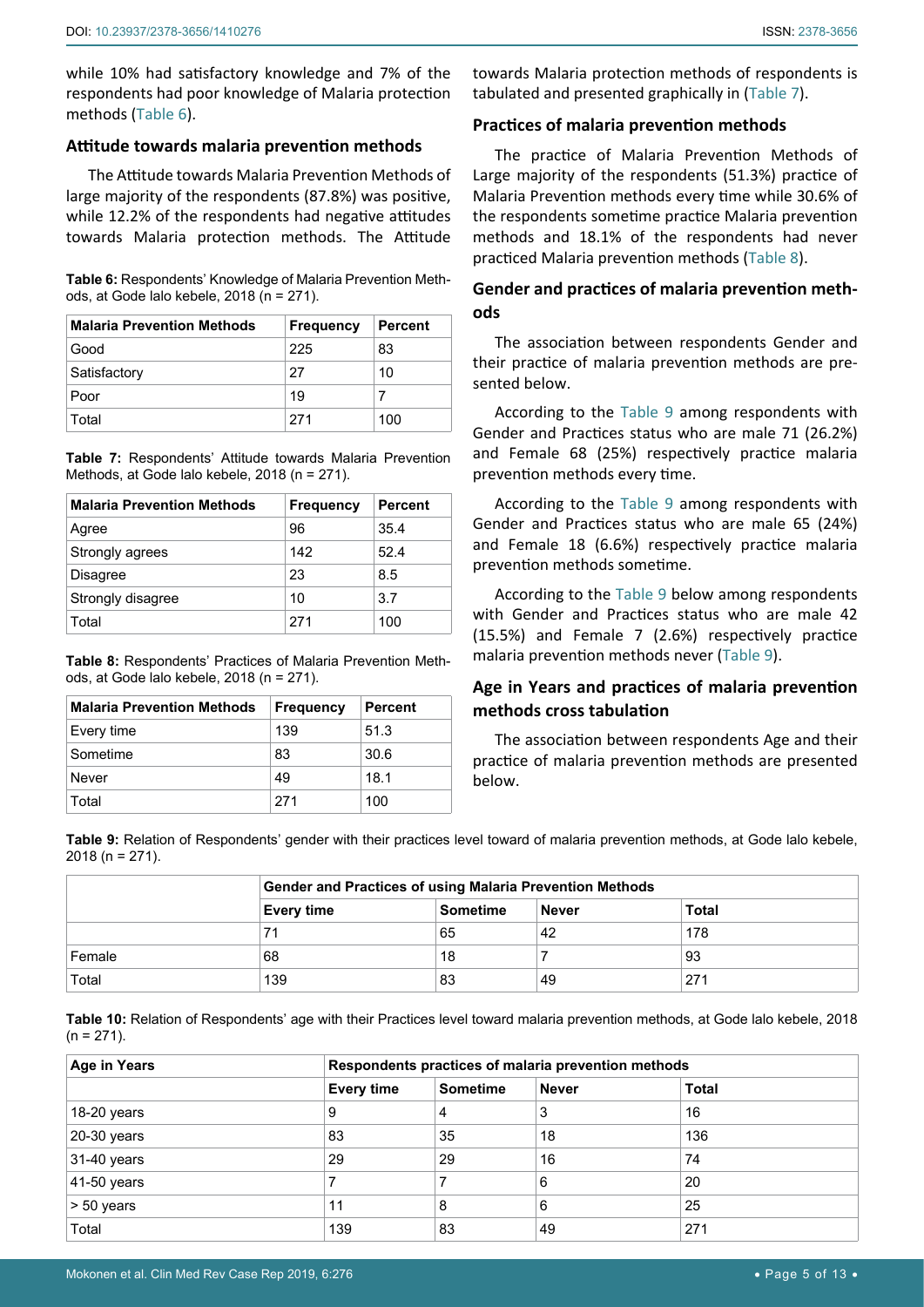According to the Table 10 among respondents with age in years status who are 18-20 years, 20-30 years, 31-40 years, 41-50 years and above 50 years 9 (3.3%), 83 (30.6%), 29 (10.7%), 7 (2.6%), 11 (4%) respectively practice malaria prevention methods every time.

According to the Table 10 among respondents with age in years status who are 18-20 years, 20-30 years, 31-40 years, 41-50 years and above 50 years 4 (1.5%), 35 (12.9%), 29 (10.7%), 7 (2.6%), 8 (3%) respectively practice malaria prevention methods Sometime.

According to the table below among respondents with age in years status who are 18-20 years, 20-30 years, 31-40 years, 41-50 years and above 50 years 3 (1.1%), 18 (6.6%), 16 (5.9%), 6 (2.2%), 6 (2.2%) respectively practice malaria prevention methods never (Table 10) .

# **Education and practices of malaria prevention methods distribution**

The association between respondents Education and their practice of malaria prevention methods are presented below.

According to the Table 11 among respondents with Education status who are illiterates, only reading and writing, grade 1-8, grade 9-12 and above grade 12, 123 (45.4%), 8 (3%), 4 (1.5%), 3 (1.1%), 1 (0.4%) respectively practice malaria prevention methods every time.

According to the Table 11 among respondents with Education status who are illiterates, only reading and writing, grade 1-8, grade 9-12 and above grade 12, 55 (20.3%), 16 (5.9%), 12 (4.4%), 0 (0%), 0 (0%) respectively practice malaria prevention methods sometime.

According to the Table 11 among respondents with Education status who are illiterates, only reading and writing, grade 1-8, grade 9-12 and above grade 12, 36 (13.3%), 5 (1.9%), 7 (2.6%), 1 (0.4%), 0 (0%) respectively practice malaria prevention methods never (Table 11).

# **Occupational status and practices of malaria prevention methods**

The association between respondents Occupational status and their practice of malaria prevention methods are presented below.

According to the Table 12 among respondents with Occupational status who are Governmental Employer, Farmer, merchant and House wife, 1 (0.4%), 107 (39.5%), 8 (3%) and 23 (8.5%) respectively were practice malaria prevention methods every time.

According to the Table 12 among respondents with Occupational status who are Farmer, merchant and Daily laborers 36 (13.3%), 5 (1.9%) and 42 (15.5%) respectively were practice malaria prevention methods sometime.

According to the Table 12 among respondents with Occupational status who are Farmer, merchant an Daily laborers, respectively were practice malaria prevention methods never (Table 12).

#### **Reasons for not using malaria prevention methods**

The Reasons for not using Malaria prevention methods for large majority of the respondents (29.9%) was lack of accessibility, for 11.1% of the respondents the methods were expensive, 4.7% of the respondents didn't know where the methods were available, 2%

**Table 11:** Relation of Respondents' educational status with their Practices level toward of malaria prevention methods, at Gode lalo kebele, 2018 (n = 271).

| <b>Education status of the</b> |                   | <b>Education and Practices of Malaria Prevention Methods distribution</b> |              |              |  |
|--------------------------------|-------------------|---------------------------------------------------------------------------|--------------|--------------|--|
| respondent                     | <b>Every time</b> | <b>Sometime</b>                                                           | <b>Never</b> | <b>Total</b> |  |
| <b>Illiterate</b>              | 123               | 55                                                                        | 36           | 214          |  |
| Only read and write            | 8                 | 16                                                                        | 5            | 29           |  |
| Grade 1-8                      | 4                 | 12                                                                        |              | 23           |  |
| Grade 9-12                     | 3                 | 0                                                                         |              | 4            |  |
| Above Grade 12                 |                   | 0                                                                         | 0            |              |  |
| Total                          | 139               | 83                                                                        | 49           | 271          |  |

**Table 12:** Relation of Respondents' occupational status with their practices level toward of malaria prevention methods, at Gode lalo kebele, 2018 (n = 271).

| Occupational status of the<br>respondents | Occupational Status with related to practices of malaria prevention methods |                 |              |              |
|-------------------------------------------|-----------------------------------------------------------------------------|-----------------|--------------|--------------|
|                                           | <b>Every time</b>                                                           | <b>Sometime</b> | <b>Never</b> | <b>Total</b> |
| Governmental Employer                     |                                                                             | 0               | 0            |              |
| Farmer                                    | 107                                                                         | 36              | 33           | 176          |
| Merchant                                  | 8                                                                           | 5               | 3            | 16           |
| House wife                                | 23                                                                          | 42              | 13           | 78           |
| Total                                     | 139                                                                         | 83              | 49           | 271          |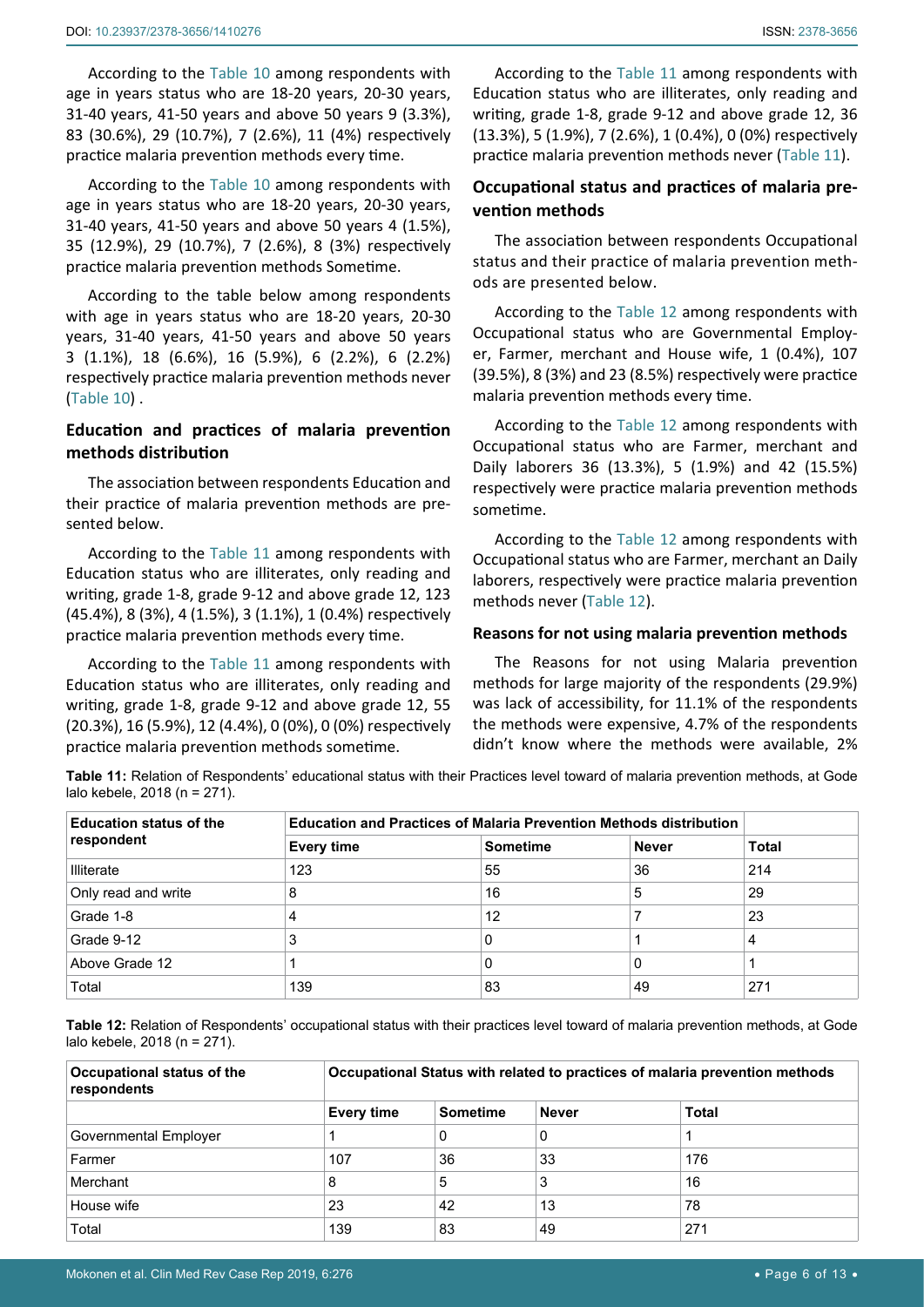**Table 13:** Respondents reasons for not using malaria prevention methods at Gode lalo Keble, 2018 (n = 271).

| Reasons for not using Malaria Prevention Methods |           |                |
|--------------------------------------------------|-----------|----------------|
|                                                  | Frequency | <b>Percent</b> |
| It is expensive                                  | 30        | 11.1           |
| Not accessible in our local                      | 81        | 29.9           |
| Don't know where it is available                 | 13        | 4.7            |
| Don't want to use it                             | 5         | $\overline{2}$ |
| Methods beyond individual/needs community effort | 3         |                |
| Every time in use                                | 139       | 51.3           |
| Total                                            | 271       | 100            |

of the respondents don't want to use it, for 1% of the respondents the methods are beyond individual/needs community effort/and beyond all this Reasons 51.3% of the respondents every time used malaria prevention methods (Table 13).

## **Discussion**

In this study the knowledge and awareness of the respondents, 83% have good knowledge while 10% had satisfactory knowledge and 7% of the respondents had poor knowledge of Malaria protection methods. All the respondents; have heard about malaria, 76.8% of the respondents are aware of its mode of transmission from person to person, 98.5% of the respondents are aware of its preventability while 23.2% of the respondents did not know the mode of transmission for malaria and 1.5% of the respondents respond that malaria is not a Preventable disease. This is almost similar with the study conducted; in Cameroon at the mount fako region in 2011, in Ethiopia East hareghe zone Afdem area in 2015, in Ethiopia Shashemene Woreda, Oromia Regional State in 2011, and in Uganda in 2013.

The Attitude towards Malaria Prevention Methods of large majority of the respondents (87.8%) was positive, while 12.2% of the respondents had negative attitude towards Malaria protection methods. The results of this study are almost similar with the study conducted; in Cameroon at the mount fako region in 2011, in Ethiopia Shashemene Woreda, Oromia Regional State in 2011, and in Uganda in 2013.

The practice of Malaria Prevention Methods of Large majority of the respondents (51.3%) practice of Malaria Prevention methods Every time while 30.6% of the respondents sometime practice Malaria prevention methods and 18.1% of the respondents had never practiced Malaria prevention methods. The results of this study are almost similar with the study conducted; in Cameroon at the mount fako region in 2011, in Ethiopia Shashemene Woreda, Oromia Regional State in 2011, and in Uganda in 2013.

The association between respondents Gender and their practice of malaria prevention methods are presented among respondents with Gender and Practices status who are male 71 (26.2%) and Female 68 (25%),

male 65 (24%) and Female 18 (6.6%) and male 42 (15.5%) and Female 7 (2.6%) respectively practice malaria prevention methods every time, sometime and never. Similarly significant association was not found in all studies conducted; in Southern Ghana in 2015, in Cameroon at the mount fako region in 2011, in Ethiopia Shashemene Woreda, Oromia Regional State in 2011, and in Uganda in 2013.

The association between respondents Age and their practice of malaria prevention methods are presented among respondents with age in years status who are 18-20 years, 20-30 years, 31-40 years, 41-50 years and above 50 years 9 (3.3%), 83 (30.6%), 29 (10.7%), 7 (2.6%), 11 (4%) respectively practice malaria prevention methods every time, respondents with age in years status who are 18-20 years, 20-30 years, 31-40 years, 41-50 years and above 50 years 4 (1.5%), 35 (12.9%), 29 (10.7%), 7 (2.6%), 8 (3%) respectively practice malaria prevention methods Sometime and among respondents with age in years status who are 18-20 years, 20-30 years, 31-40 years, 41-50 years and above 50 years 3 (1.1%), 18 (6.6%), 16 (5.9%), 6 (2.2%), 6 (2.2%) respectively practice malaria prevention methods never Similarly significant association was found in all Studies conducted; in Southern Ghana in 2015 and in Uganda in 2013.

The association between respondents Education and their practice of malaria prevention methods are presented among respondents with Education status who are illiterates, only reading and writing, grade 1-8, grade 9-12 and above grade 12, 123 (45.4%), 8 (3%), 4 (1.5%), 3 (1.1%), 1 (0.4%) respectively practice malaria prevention methods every time, respondents with Education status who are illiterates, only reading and writing, grade 1-8, grade 9-12 and above grade 12, 55 (20.3%), 16 (5.9%), 12 (4.4%), 0 (0%), 0 (0%) respectively practice malaria prevention methods sometime and among respondents with Education status who are illiterates, only reading and writing, grade 1-8, grade 9-12 and above grade 12, 36 (13.3%), 5 (1.9%), 7 (2.6%), 1 (0.4%), 0 (0%) respectively practice malaria prevention methods Never. Similarly significant association was not found in studies conducted; in Cameroon at the mount fako region in 2011, in Ethiopia Shashemene Woreda,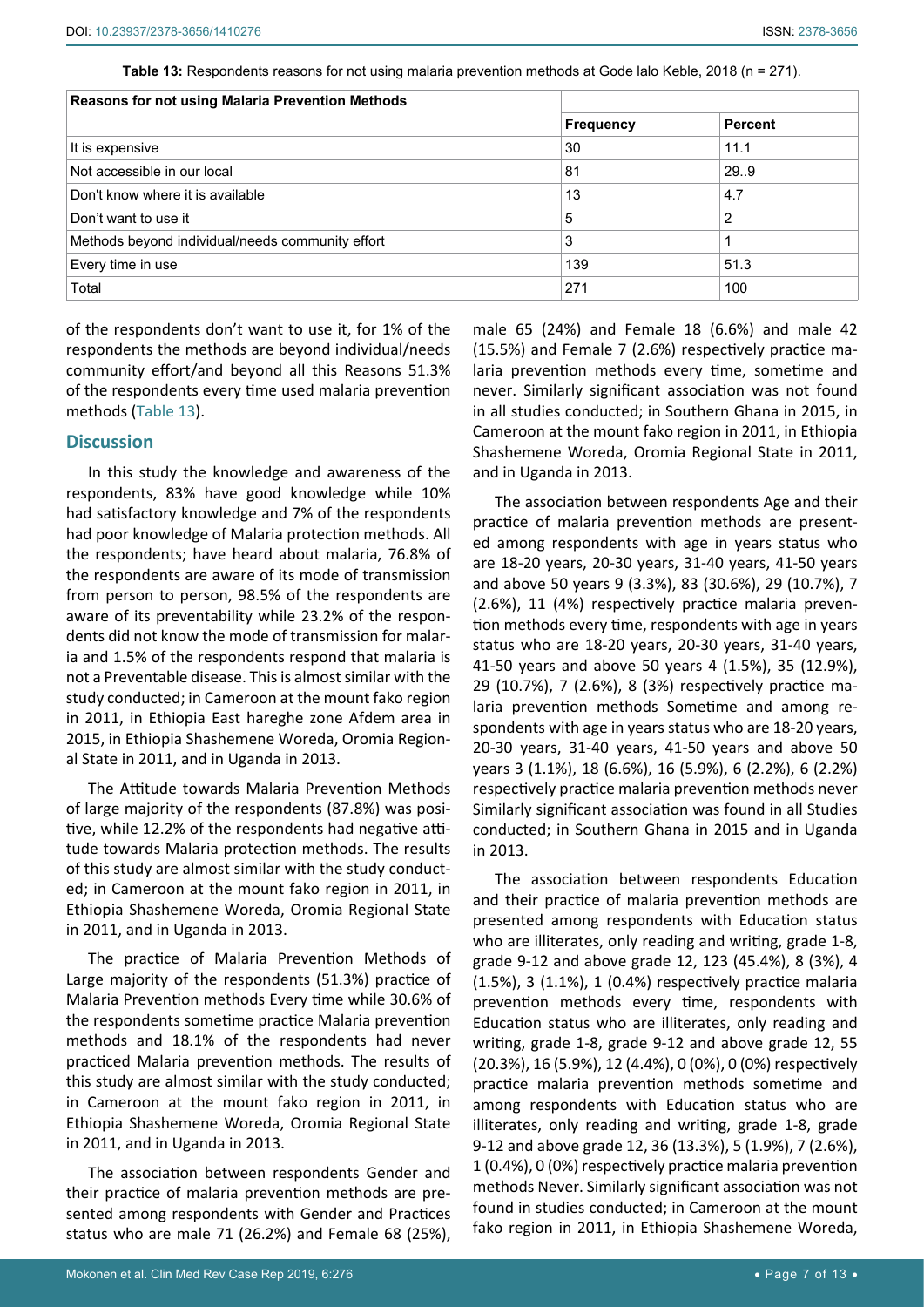Oromia Regional State in 2011, and in Uganda in 2013. Differently significant association was found in studies conducted; in Southern Ghana in 2015, and in Ethiopia Shashemene Woreda, Oromia Regional State in 2011.

The association between respondents Occupational Status and their practice of malaria Prevention methods are presented among respondents who are Governmental Employer, Farmer, merchant, Daily laborers, House wife, Jobless and others, 1 (0.4%), 107 (39.5%), 8 (3%), 0 (0%), 23 (8.5%), 0 (0%), 0 (0%) every time, 0 (0%), 36 (13.3%), 5 (1.9%), 0 (0%), 42 (15.5%), 0 (0%), 0 (0%) some time and 0 (0%), 33 (12.2%), 3 (1.1%), 0 (0%), 13 (4.8%), 0 (0%), 0 (0%) Never respectively practice malaria prevention methods. Similarly significant association was not found in studies conducted; in Cameroon at the mount fako region in 2011.

The association between respondents Average Monthly Income and their practice of malaria prevention methods are presented. According to respondents with monthly income of < 600 birr, 600-1200 birr, 1201-1500 birr and > 1500 birr is 3 (1.1%), 131 (48.3%), 5 (1.9%) and 0 (0%) every time, 20 (7.4%), 42 (15.5%), 17 (6.3%) and 4 (1.5%) sometimes and 32 (11.8%), 14 (5.2%), 3 (1%) and 0 (0%) never respondents respectively practice malaria prevention methods. Similarly significant association was not found in studies conducted; in Cameroon at the mount fako region in 2011. The Reasons for not using Malaria Prevention Methods for Large majority of the respondents (29.9%) was lack of accessibility, for 11.1% of the respondents the methods were expensive, 4.7% of the respondents didn't know where the methods were available, 2% don't want to use it, for 1% of the respondents the Methods are beyond individual/needs community effort/and beyond all this Reasons 51.3% of the respondents Every time used Malaria prevention methods. Similarly; According to study conducted; in Cameroon at the mount fako region in 2011, Reasons for not Using Malaria Prevention Methods are not cost effective, the belief that ITN had multiple Consequences of adverse toxic effect, and the fear of illnesses such as cough and irritation, Seemed to be common among subjects. Other factors or barriers that reduced the widespread. Adherence to ITNs include: high cost of nets, inconveniences due to hot weather and some Cultural beliefs, and according to the study conducted in rural areas of mundri east county, Southern Sudan in 2011, respondents' lack of money, shortage of time to consistently spray Their homes, lack of equipment to spray the home, inability replace if any broken gauze screens If it should break, lack of equipment to spray mosquitoes in village and did lack of mosquito Repellents at home for repelling mosquitoes have hindered use of MPM.

## **Conclusion**

The findings of this study shows, study community have good knowledge on both malaria and its control interventions and have positive attitude towards malaria prevention methods. Despite study communities' good knowledge and positive attitude most of them practiced Malaria prevention methods occasionally and few others never practiced them. Study results also indicated that there was association between some demographic characteristics and communities practice of malaria prevention methods.

## **Recommendations**

To enhance the community members to practice malaria prevention methods all the time it is recommended that Health sector officials should; increase accessibility, provide them at affordable price, increase community awareness about their availability, coordinate community effort so that malaria prevention methods which were unaffordable at individual level could be affordable at community level.

# **Consent for Publication**

Not applicable.

## **Availability of Data and Materials**

This is a research article.

## **Competing Interests**

We declare that we have no competing interests.

## **Funding**

None.

## **Acknowledgment**

We would like to extend appreciations to individuals who involved in data collection and also would like to thank to members of Godelalo kebele (010), Anchar Woreda, west Haraarge Zone, Oromia, Regional state, Ethiopia, for responding to research survey questionnaire.

# **Authors' Contribution**

RM, MT and ML conceived the study, participated in the design, data analysis and interpretation of the result. RM involved in data acquisition, writing the draft manuscript as well as making all the changes as suggested by the coauthors. MT and ML critically reviewed the manuscript. All authors read and approved the manuscript.

# **Operational Definition**

- $\checkmark$  An overall knowledge score was calculated by adding up the scores for each respondent across all fourteen questions.
- $\checkmark$  Those whose score are equal to mean score (75%) or above were taken as having good knowledge.
- $\checkmark$  Respondents who answer 50% 75% of knowledge testing the questions correctly was considered as having Satisfactory knowledge.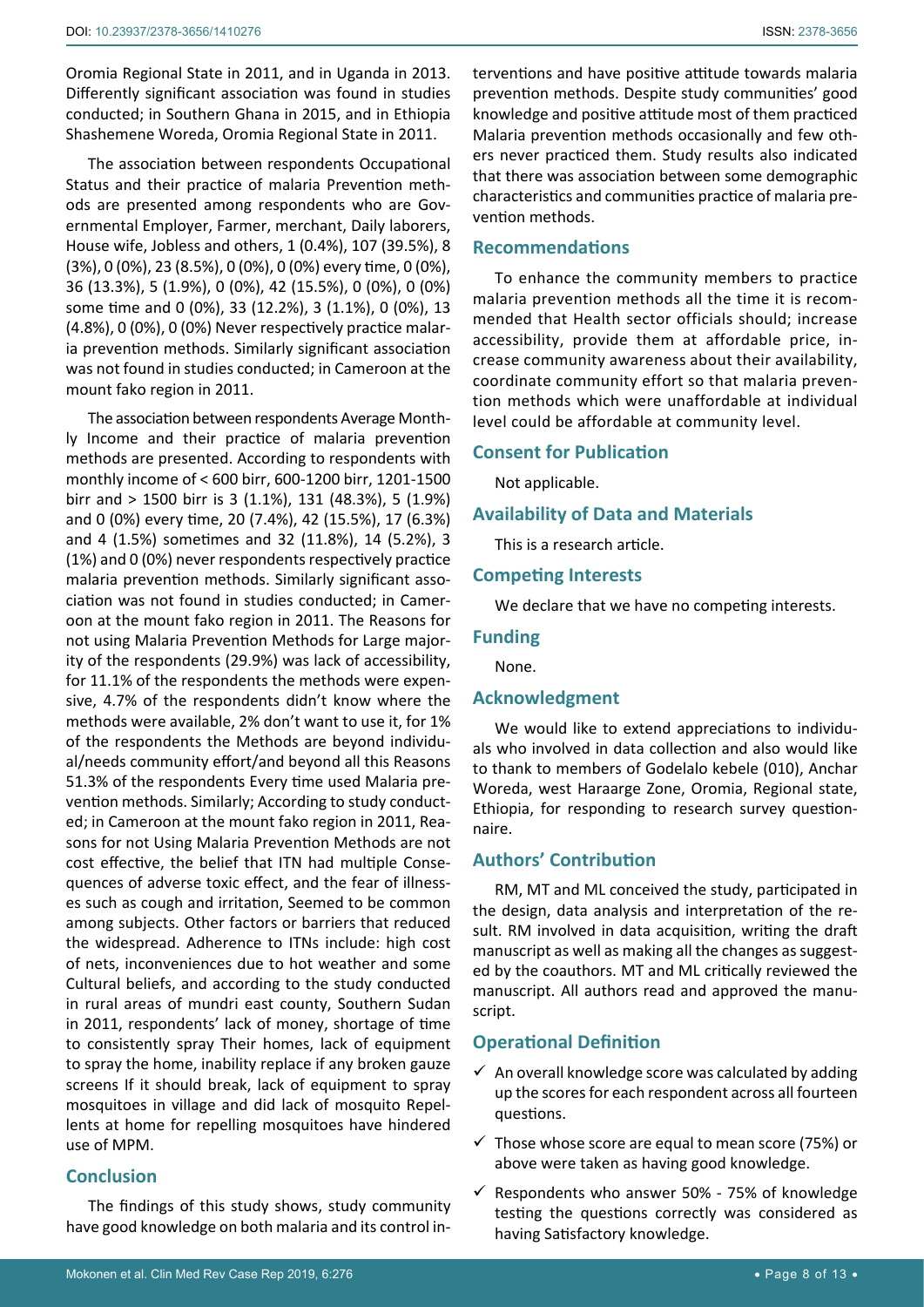- $\checkmark$  while those with score of less than 50% were considered as having poor knowledge about malaria.
- $\checkmark$  woreda, are the third-level administrative divisions of Ethiopia.
- $\checkmark$  A kebele: is the smallest administrative unit of Ethiopia, similar to a ward, a neighbourhood or a localized and delimited group of people ([Annex 1\)](#page-9-0).

## **References**

- <span id="page-8-1"></span>1. WHO (2011) Knowledge, Attitudes and Practices on Malaria Prevention and Control in Girmberg and mehlotra.
- <span id="page-8-4"></span>2. [Bang AT, Bang RA, Reddy HM \(2005\) Home-based](https://www.ncbi.nlm.nih.gov/pubmed/15791272)  [neonatal care: Summary and applications of the field trial in](https://www.ncbi.nlm.nih.gov/pubmed/15791272)  [rural Gadchiroli, India \(1993 to 2003\). J Perinatol 25: 108-](https://www.ncbi.nlm.nih.gov/pubmed/15791272) [122.](https://www.ncbi.nlm.nih.gov/pubmed/15791272)
- <span id="page-8-5"></span>3. [\(2016\) Ethiopia National Malaria Indicator Survey 2015.](https://www.ephi.gov.et/images/pictures/download2009/MIS-2015-Final-Report-December-_2016.pdf)
- <span id="page-8-6"></span>4. [WHO \(2010\) WHO Malaria Report 2010.](https://www.who.int/malaria/world_malaria_report_2010/en/)
- <span id="page-8-7"></span>5. FMOH (2014) National Strategic Plan for Malaria Prevention, Control and Elimination in Ethiopia: 2014-2020.
- <span id="page-8-2"></span>6. [WHO \(2012\) World Malaria Report 2012.](https://www.who.int/malaria/publications/world_malaria_report_2012/en/)
- <span id="page-8-0"></span>7. [\(2013\) World Malaria Report 2013.](https://www.who.int/malaria/publications/world_malaria_report_2013/en/)
- <span id="page-8-3"></span>8. FdroEmo (2010) Disease prevention and control department: Malaria control profile.
- <span id="page-8-9"></span>9. [Wakgari Deressa, Ahmed Ali, Fikre Enquoselassie \(2003\)](https://www.ajol.info/index.php/ejhd/article/view/9849)  [Knowledge, attitude and practice about malaria, the](https://www.ajol.info/index.php/ejhd/article/view/9849)  [mosquito and ant malarial drugs in a rural community.](https://www.ajol.info/index.php/ejhd/article/view/9849)  [Ethiop J Health Dev 17: 99-104.](https://www.ajol.info/index.php/ejhd/article/view/9849)
- <span id="page-8-10"></span>10. Admasu A (2005) A Study on Knowledge, Attitude and Practice about Malaria Awareness and Bed Net Use. Gondar College of medicine and health science, from model of malaria. 13-4.
- <span id="page-8-8"></span>11. [\(2012\) Ethiopia National Malaria Indicator Survey Technical](https://www.ephi.gov.et/images/downloads/2011ethiopiamistechsummary.pdf)  [summary 2011.](https://www.ephi.gov.et/images/downloads/2011ethiopiamistechsummary.pdf)

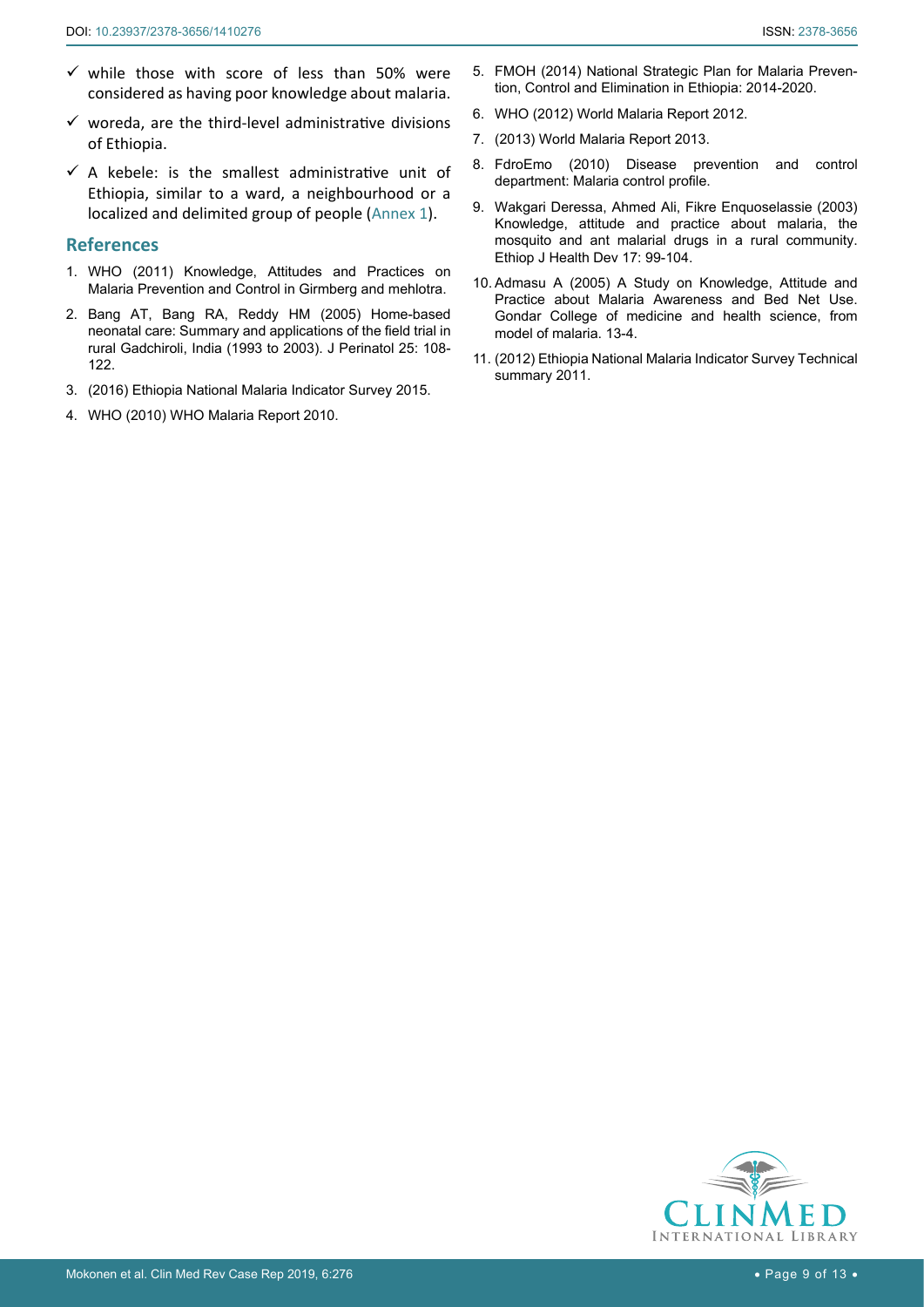# <span id="page-9-0"></span>**Annex-1: Questionnaire**

Questionnaire on knowledge, attitude and practice on malaria prevention Gode lalo Kebele, anchar Woreda, West Hararge, Oromia, Ethiopia.

Introduction

1. The respondents of these questionnaires are the head of the house hold, their spouses or member of the household.

2. Respondents are expected to answer these questions by themselves based on their Socio-demographic background, knowledge, attitude and a practice towards malaria prevention.

General information

House No given by Interviewee: \_\_\_\_\_

Address Keble: \_\_\_\_\_\_\_\_\_\_\_\_\_\_\_\_\_\_\_\_\_\_\_

1. Demographic characteristics

1.1. Age in years -------------------

1.2. Gender: A. Male B. Female

- 1.3. Marital status: A. Single\_\_\_ B. Married\_\_\_ C. Divorced\_\_\_ D. Widowed\_\_\_
- 1.4. Family size:
- 1.5. Religion: A. Orthodox\_\_\_ B. Muslim\_\_\_ C. Protestant \_\_ D. Others
- 1.6. Ethnicity: A. Oromo B. Amhara C. Gurage D. Argoba E. Others
- 1.7. Educational status.

A. Illiterate B. Only read and write C. Grade 1-8 D. Grade 9 -12

- E. 12+\_\_
- 1.8. Occupational status
- A. Government employee B. Farmer C. Merchant D. Daily laborer
- E. House wife F. Jobless G. Other specify
- 1.9. Average Monthly Income
- A. < 600 Birr B. 600-1200 Birr C. 1201-1500 birr D. >1500 birr
	- 2. Knowledge about Malaria prevention
- 2.1. Have you ever heard about malaria?
- A. yes B. No.
- 2.2. Malaria disease has a problem in the area?
- A. yes B. No.
- 2.3. If your response is yes to question no 2.2. Where did you first get information?
- A. Mass media B. Health workers
- C. Religious Leaders D. Family, Friends, neighbors and colleagues
- E. Others (please explain)
- 2.4. What are the signs and symptoms of malaria?
- A. Fever **D. Loss of appetite**
- B. Chills and shivering E. Feeling of thirst
- C. Headache F. Back or joint pain
- G. Vomiting The Meakness
- I. Dark red or Black urine J. Yellowish discoloration of the eye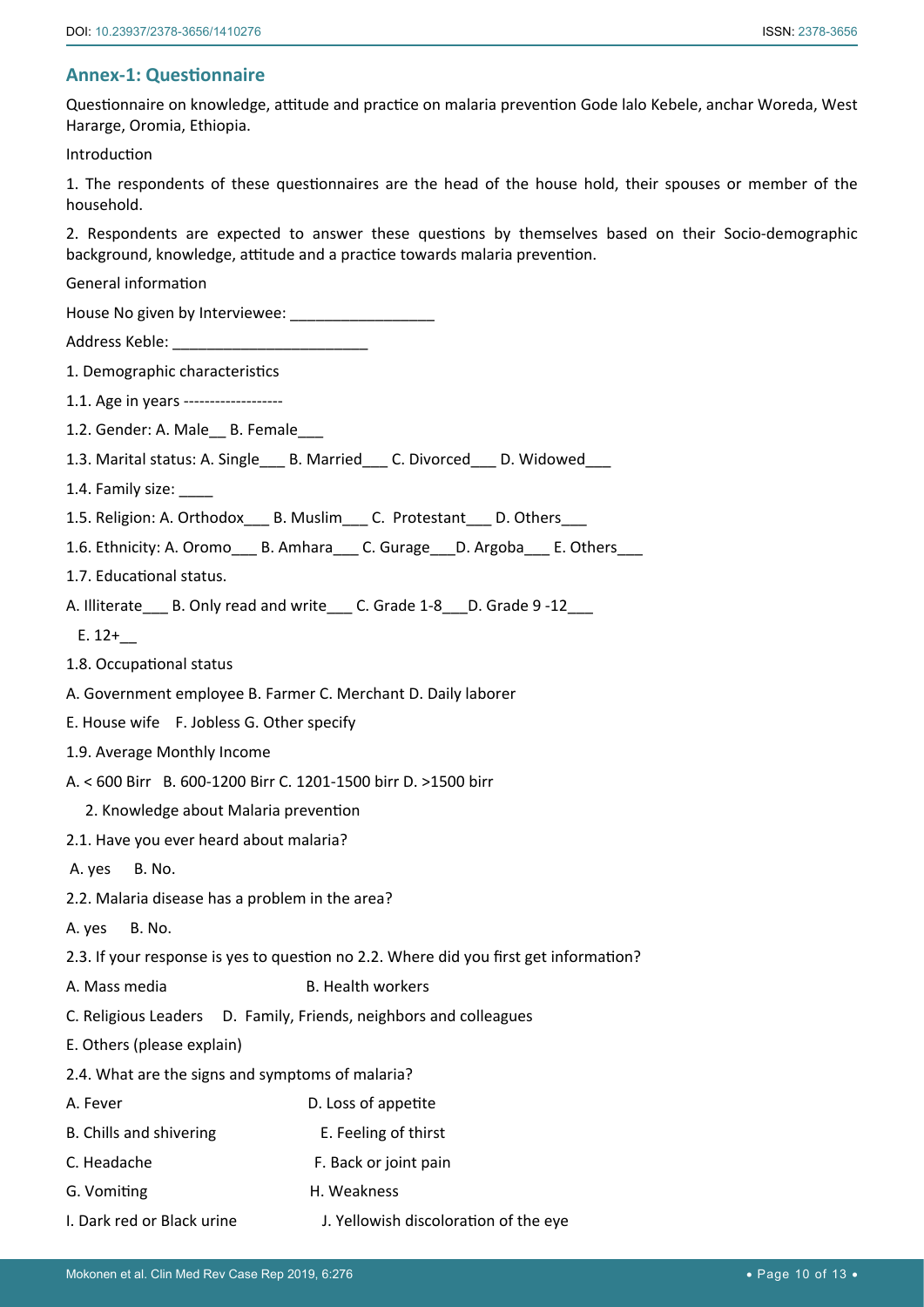K. Other specify

- 2.5. Do you know the mode of transmission for malaria?
- A. Mosquito bite.
- B. Patient contact.
- C. Hot environment
- D. Mother to child transmission during pregnant.
- D. Malnutrition
- E. Fly
- F. malaria infected blood to give another parson
- G. Other specify\_\_\_\_\_\_\_
- H. I don't specify\_\_\_\_\_\_
- 2.6. Can malaria be transmitted from person to person? (if no Answer skip to question no 2.8)
- A. Yes B. No.
- 2.7. If yes to question 2.6, how is malaria transmitted?

A. Mosquito bites B. Contact With sick C. Contact with fomented D. Poor personal and environmental hygiene

- E. Exposed to sun? Warm weather
- F. Exposed to rain
- 2.8. Where do mosquitoes mostly breed??
- A. Marshy area B. stagnant water C. Back yard plantation D. Discarded materials
- E. Human and animal waste  $F.$  Other (specify)
- 2.9. When do mosquitoes mostly bite? A. days B. Night C. I don't know
- 2.10. Is malaria preventable disease? (If no Answer skips to question no 2.13) A. Yes B. No
- 2.11. If yes to question no 2.10, what preventive method do you know?
- A. Anti-mosquito spray in the house.
- B. Sleep in a mosquito net.
- C. Repair mosquito net holes.
- D. Application of insect replant to expose skin.
- E. Drainage of stagnant water.
- F. Clean bushes around the house.
- G. Smoking local woods/Animal dung/
- H. Visit the health center when fail sick
- I. Wearing cloths which cover all the body during night.
- J. Others
- K. I don't know any method
- 2.12. If question no 2.11 selected why you choice preferred method?
- A. Easily available B. More effective C. Low cost D. Others----------
- 2.13. Reasons for not using any protective methods, if any?
- A. Not affordable B. Not available C. Not aware about its use
- 2.14. what do you do if you or your family member gets sick from malaria?
- A. Take him to Hospital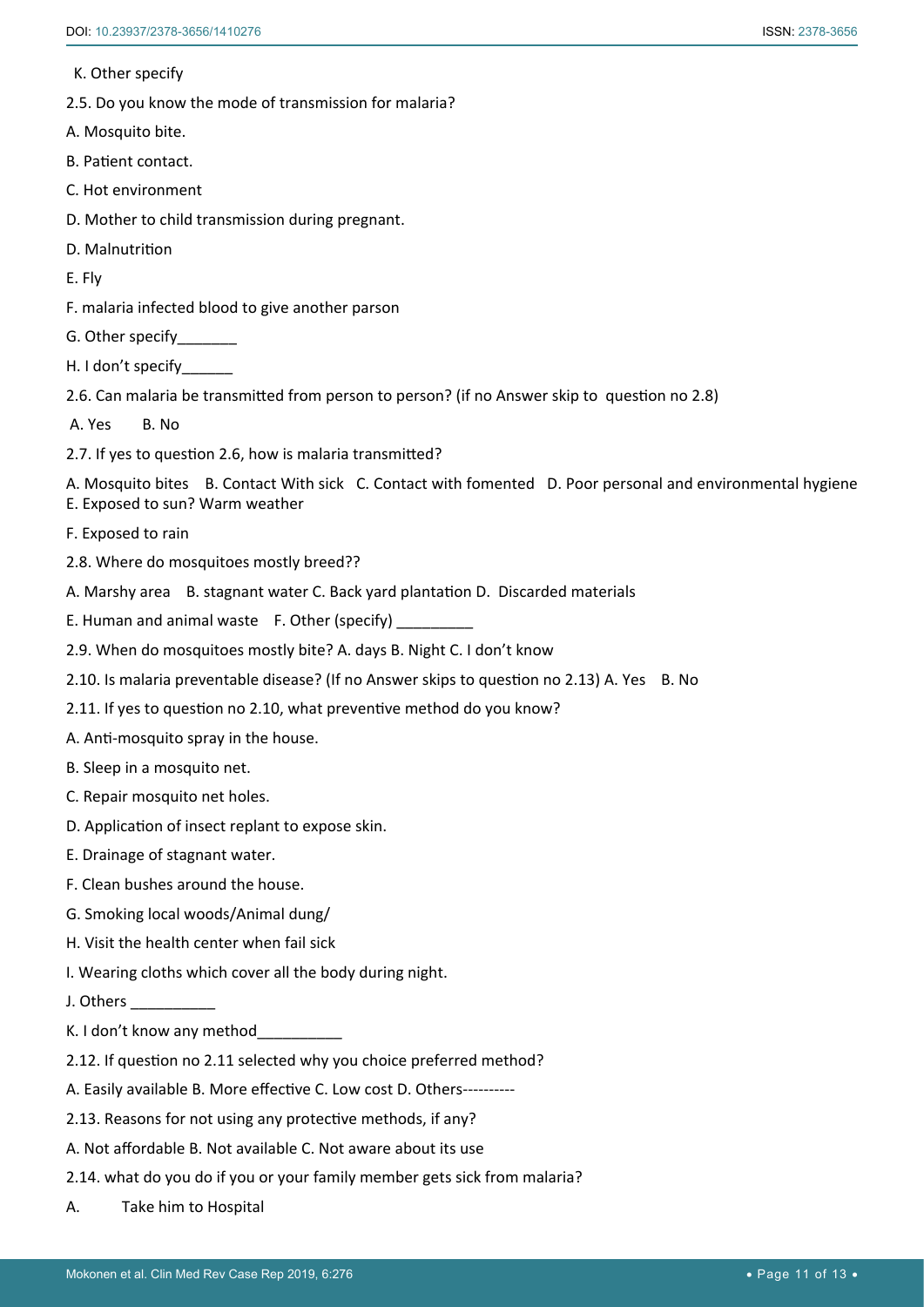- B. Take him to Health center
- C. Take him to Health clinic/post
- D. Take him to Private clinics
- E. Take him to Private pharmacies/drug store
- F. Purchase drugs from shops
- G. Take him to Traditional healer
- H. Use the left over drugs
- I. Use traditional remedies at home
- J. Others---------------------
- K. I do not use any method
- 3. Attitude towards Malaria prevention
- 3.1. I think that Malaria is a serious and life-threatening disease.
- A. Agree B. Strongly agrees C. Disagree D. Strongly disagree
- 3.2.I thinks malaria is can transmitted from person to person with similar communicable disease ?
- A. Agree B. Strongly agree C. Disagree D. Strongly disagree
- 3.3. I think the best way to prevent myself from getting Malaria is to avoid getting mosquito bites.
- A. Agree B. Strongly agree C. Disagree D. Strongly disagree
- 3.4. I believe sleeping under a mosquito net during the night is one way to prevent myself getting Malaria
- A. Agree B. Strongly agree C. Disagree D. Strongly disagree
- 3.5. I thinks malaria is greater risk for child, pregnant women and malnutrition person?
- A. Agree B. Strongly agree C. Disagree D. Strongly disagree
- 3.6. I might be at a greater risk of getting Malaria if I work and sleep overnight in the garden or forest
- A. Agree B. Strongly agree C. Disagree D. Strongly disagree
- 3.7. I think malaria is a curable disease
- A. Agree B. Strongly agree C. Disagree D. Strongly disagree

3.8. I think that I should go to the health centre/clinic to have my blood tested as soon as I suspect that I have suffered from Malaria

- A. Agree B. Strongly agree C. Disagree D. Strongly disagree
- 3.9. I might be at a greater risk of getting Malaria if I don't fully cover all my body during night
- A. Agree B. Strongly agree C. Disagree D. Strongly disagree
- 3.10. I will seek for advice or treatment when I get Malaria
- A. Agree B. Strongly agree C. Disagree D. Strongly disagree
- 4. Practices towards Malaria prevention
- 4.1. How often do you sleep in a mosquito net?
- A. Every time B. Sometimes C. Never
- 4.2. How often do other members of the household sleep in mosquito nets?
- A. Every time B. Sometimes C. Never
- 4.3. How often do you check for holes/repair mosquito nets?
- A. Every time B. Sometimes C. Never